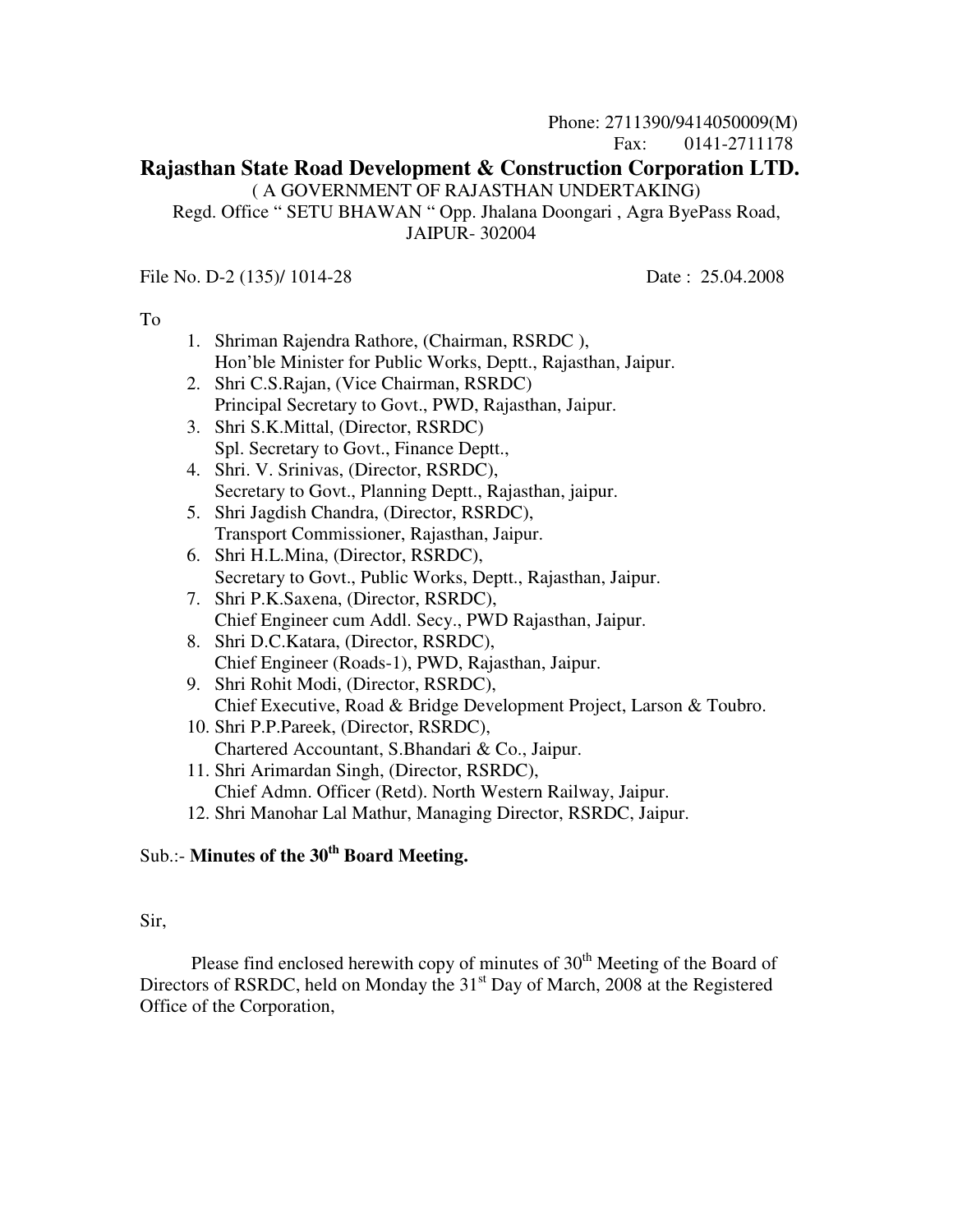# **RSRDC LTD.**

**At 10.30a.m.** for favour of kind perusal.

Thanking you, Yours faithfully,

(**R.K.SINGHAL**) Company Secretary Ph. No. 9414050009 Cs @ rsrdc.com

Copy to following for information and needful action please:-

- 1. Financial Advisor, RSRDC, Jaipur.
- 2. General Manager, RSRDC, Jaipur.
- 3. Chief Project Manager, RSRDC, Jaipur.

Company Secretary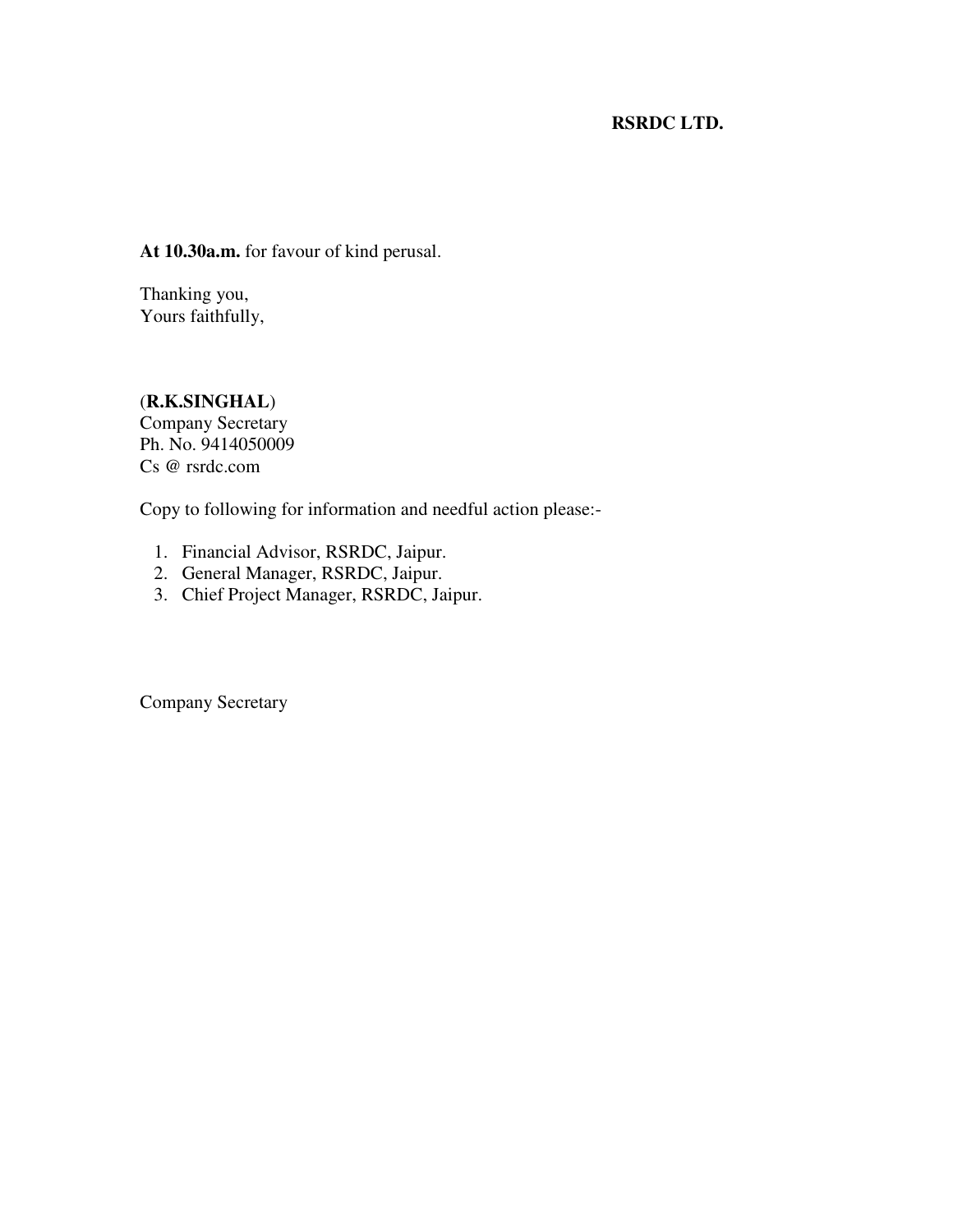# Phone 2711390/9414050009 (M) Fax: 0141-2711178 **Rajasthan State Road Development & Construction Corporation LTD.** (A GOVERNMENT OF RAJASTHAN UNDERTAKING) Regd. Office "SETU BHAWAN" Opp. Jhalana Doongri, Agra ByePass Road, JAIPUR-302004

# **Minutes of the 30th Board Meeting**

Minutes of the  $30<sup>th</sup>$  meeting of the Board of Director of Rajasthan State Road Development and Construction Corporation Limited was Limited was held on Monday the  $31<sup>st</sup>$  Day of March, 2008 at the Registered Office of the Corporation, Jaipur at 10.30 a.m.

The following were present:

- 1. Shri C.S.Rajan Vice Chairman
- 2. Shri V.Srinivas Director
- 3. Shri Jagdish Chandra Director
- 4. Shri H.L.Mina Director
- 5. Shri P.K.Saxena Director
- 6. Shri D.C.Katara Director
- 7. Shri P.P.Pareek Director
- 8. Shri Arimardan Singh Director
- 9. Shri Manohar Lal Mathur Director

In attendance:-

Shri M.K.Jain, Financial Advisor, RSRDC. Shri Anil Gupta, General Manager, RSRDC. Shri G.S. Gupta, Chief Project Manager, RSRDC. Shri R.K.Singhal, Company Secretary, RSRDC.

Leave of absence:

The Company Secretary informed that Chairman is unable to attend the meeting. He further informed that as per the Schedule of Powers Vice Chairman is authorized to chair the meeting. Hence Shri C.S. Rajan chaired the meeting .

Leave of absence was granted by the Board TO Shriman Rajendra Rathore, Shri S.K. Mittal and Shri Rohit Modi who have shown their inability to attend the meeting due to unavoidable circumstances.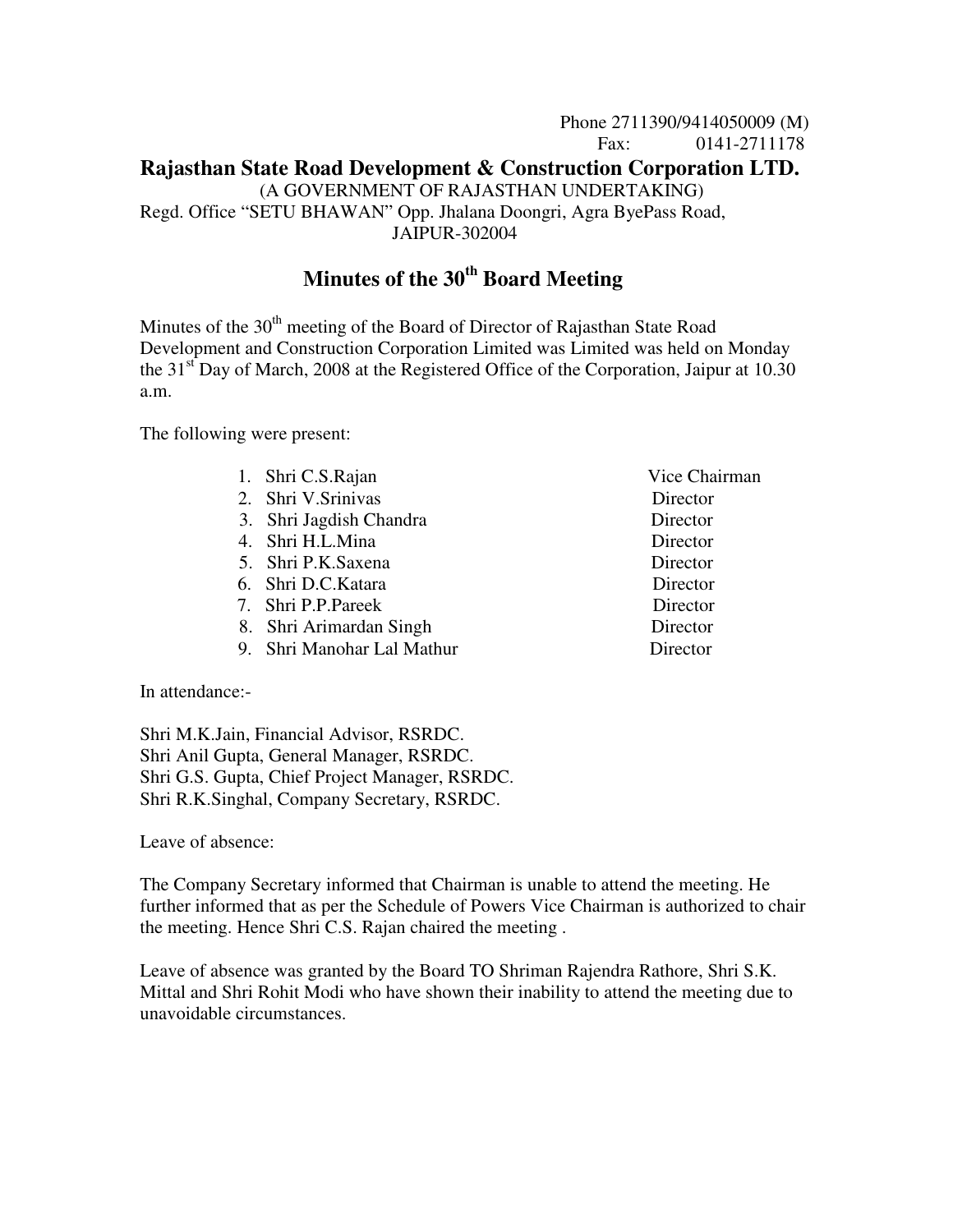# **Item No.30.1 Confirmation of Minutes of the 19th E.C. Meeting.**

The Minutes of the last 19<sup>th</sup> E.C. Meeting of the Board of Directors held on 11.02.2008 were considered and it was RESOLVED that the same be confirmed.

# **Item No. 30.2 Confirmation of Minutes of the last (29th) Meeting held on 29.12.2007.**

The Minutes of the last 29<sup>th</sup> Meeting of the Board of Directors held on 29.12.2007 were considered and it was RESOLVED that the same be confirmed.

# **Item No. 30.3 Review/ follow up action on previous decisions.**

The Board discussed and noted the compliance of previous decisions and gave following direction:-

| Item No. | <b>Directions</b>                                                                                       | Compliance                                                                                                                                                                                                                                                               |  |
|----------|---------------------------------------------------------------------------------------------------------|--------------------------------------------------------------------------------------------------------------------------------------------------------------------------------------------------------------------------------------------------------------------------|--|
| 27.3.2   | Legal opinion pertains to<br><b>HLA/Accounts section</b><br>Regarding application of<br>provident Fund. | The existing system of<br>Provident Fund registration<br>requirement for contractors<br>will continue.                                                                                                                                                                   |  |
| 27.3.2   | Reasons for short fall in<br>pension funds.                                                             | Proper compliance be<br>placed giving reasons for<br>shortfall.                                                                                                                                                                                                          |  |
| 27.10(3) | Recommendation as how to<br>increase the turnover of<br>RSRDC.                                          | Note of appreciation was<br>made for increasing of<br>turnover for the year 2007-<br>08 to more than $Rs. 155.00$<br>crore and for efforts made<br>to double the turnover in the<br>next Financial Year 2008-<br>2009 and putting<br>corporation in a sound<br>position. |  |
| 28.9     | Representation of Alka<br>Mathur.                                                                       | Reply of query raised by<br>V.C. be submitted by the<br>committee.                                                                                                                                                                                                       |  |
| 29.7     | <b>Enchancement of retirement</b><br>age the Corporation<br>Employees.                                  | Matther be examined in<br>detail and report of<br>Committee be submitted in<br>the next meeting.                                                                                                                                                                         |  |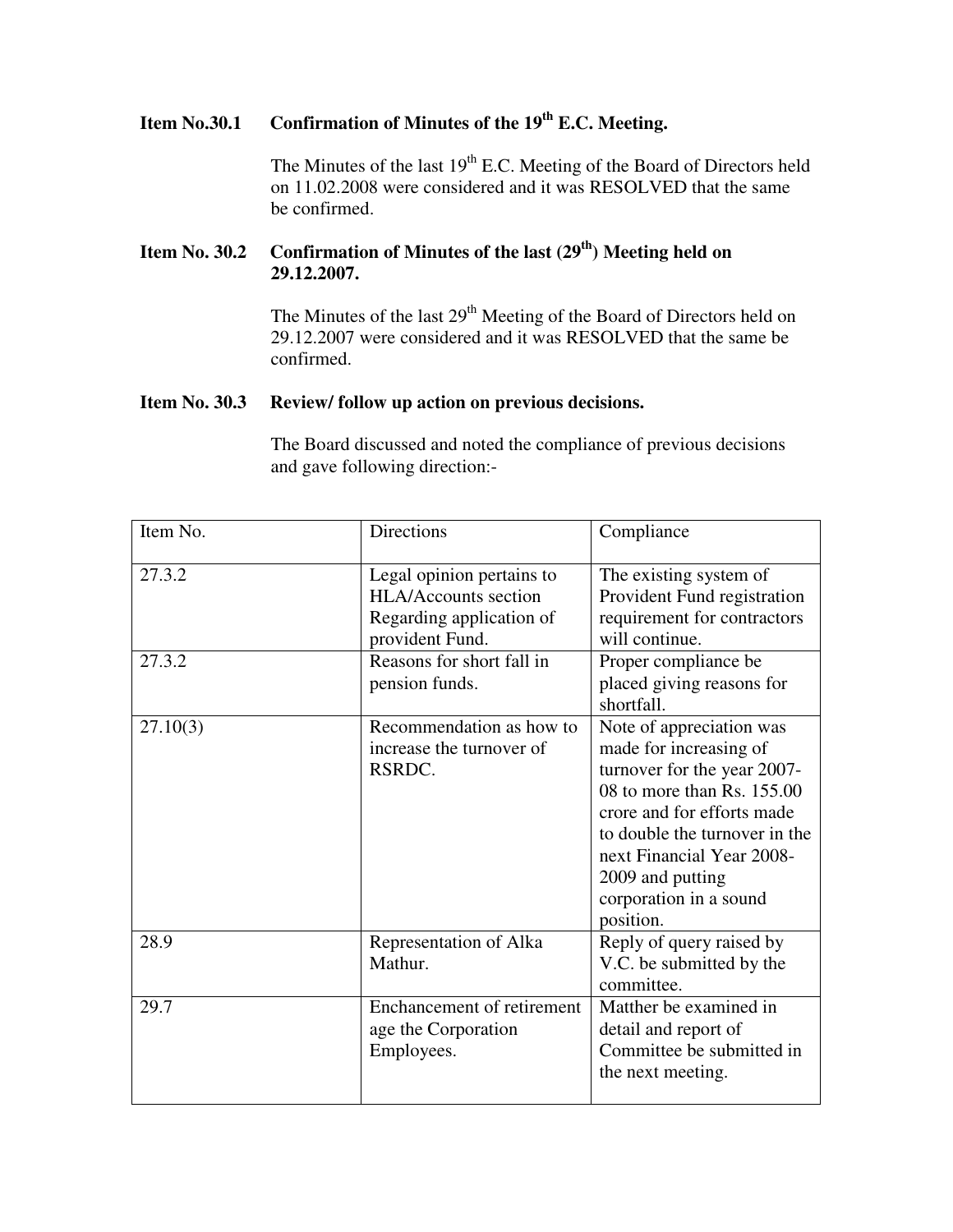#### **Item No.30.4 Construction of New Bikaner Bye Pass connecting Sriganganagar Road (NH-15) to Jaisallllllmer Road (NH-15) on BOT basis.**

 The issue was discussed and after discussion the following resolution was passed.

 " RESOLVED THAT approval be and is hereby granted for undertaking the execution of the New Bikaner Bye Pass connecting Bikaner Sriganganagar Road (NH-15) to Bikaner Jaisalmer Road (NH- 15) BOT project on BOT basis and permissions for taking loan from financial institutions".

#### **Item No.30.5 To Ex-post facto appointment of internal Auditors.**

Resolved that ex-post-facto approval for appointment of Auditor first half year Internal Audit and approval for second half year Internal Audit for the year 2007-08 be and is hereby grated, as per recommendation of Audit Committee, together with list placed and also for fixing of free in case of outside auditor.

#### **Item No.30.6 To note appointment of auditors u/s 619(2) of the Companies Act, 1956 for the financial year 2007-08.**

 The Board noted the appointment of Auditors by Comptroller and Auditor General of India, New Delhi appointing M/s. D.R. Mohnot & Co. Chartered Accountants, as Statutory Auditors of the Corporation for the year 2007-08 in place of M/s. Gopal Sharma & Co.

## **There being no other business to transact the meeting concluded with a vote of Thanks to the Chair.**

(**R.K. Singhal) (M.L. Mathur) ( ) Company Secretary Managing Director Chairman**

**Date: Place: Jaipur**